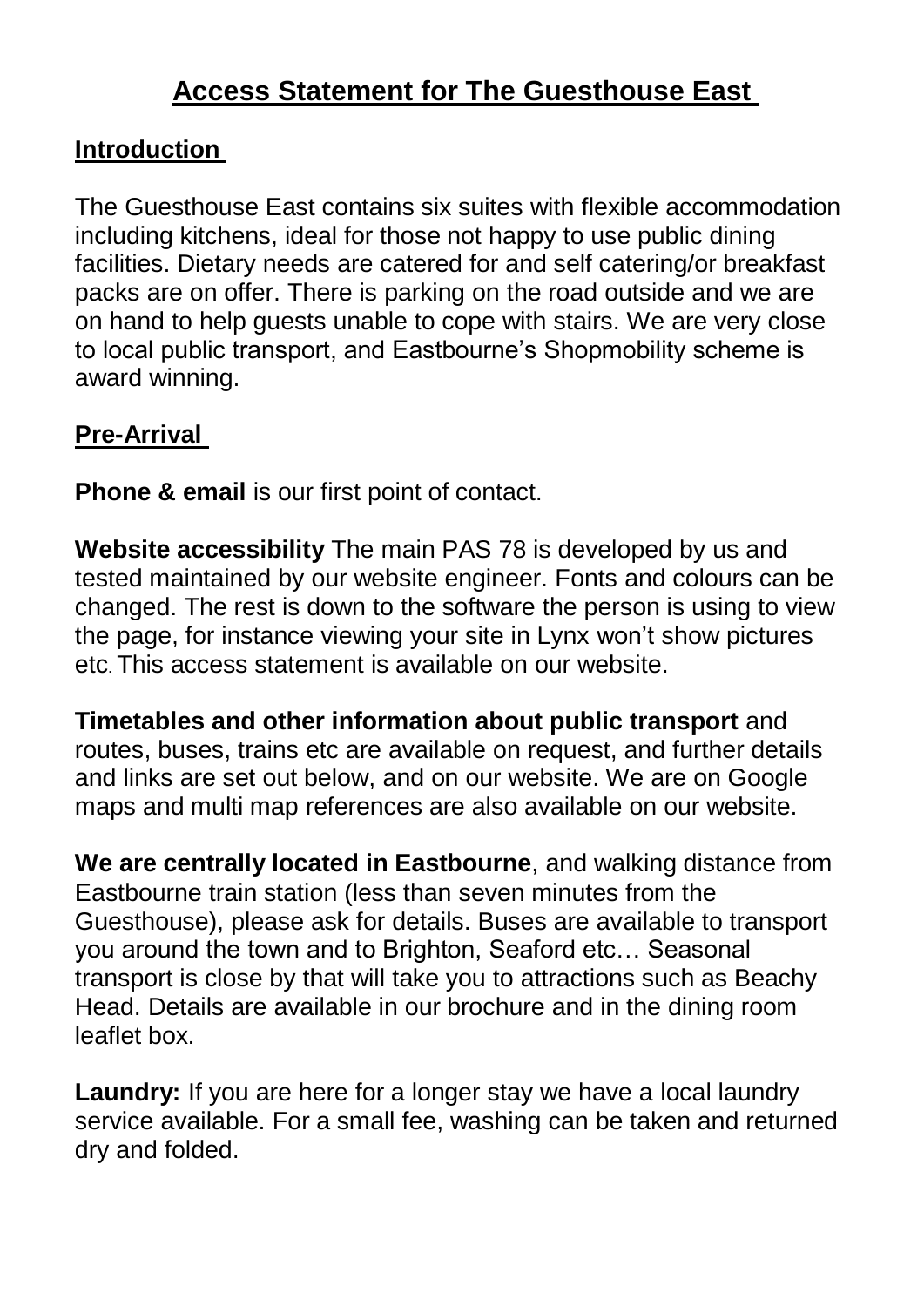**Shopping:** We can accept orders done on online from supermarkets, such as Tesco. We have free wireless internet throughout the building.

**The award winning [Eastbourne Shopmobility](http://www.eastbournearndaleshopping.co.uk/forShoppers/shopmobility/default.asp)** is a registered charity which provides manual and powered wheelchairs and scooters to customers with limited mobility. There is no reason why you cannot enjoy the benefits of the Arndale Centre, the town centre or even the seafront! Please pre-book on 01323 439585 or just call into the office for more details. The office is located adjacent to the main doors by the mall entrance to Marks & Spencer.

- Opening times:
- Monday Friday inclusive
- 9.00am 4.30pm
- Saturday
- 9.00am 5.00pm

• Wheelchairs and scooters are available for hire from the following outlets.

• Eastbourne Shopmobility Eastbourne Arndale Shopping Centre Terminus Road **Eastbourne** Telephone: 01323 439585

### **You can hire manual wheelchairs, powered wheelchairs and powered scooters**

 Mobility Hire 149 Tideswell Road **Eastbourne** Telephone: 01323 721223

### **You can hire transit chairs, self-propelled chairs and scooters**:

 British Red Cross Centre (Monday to Friday 07.00 to 12.00) Unit 1 Glennys Estate Latimer Road Eastbourne, BN22 7ET Telephone: 01323 732471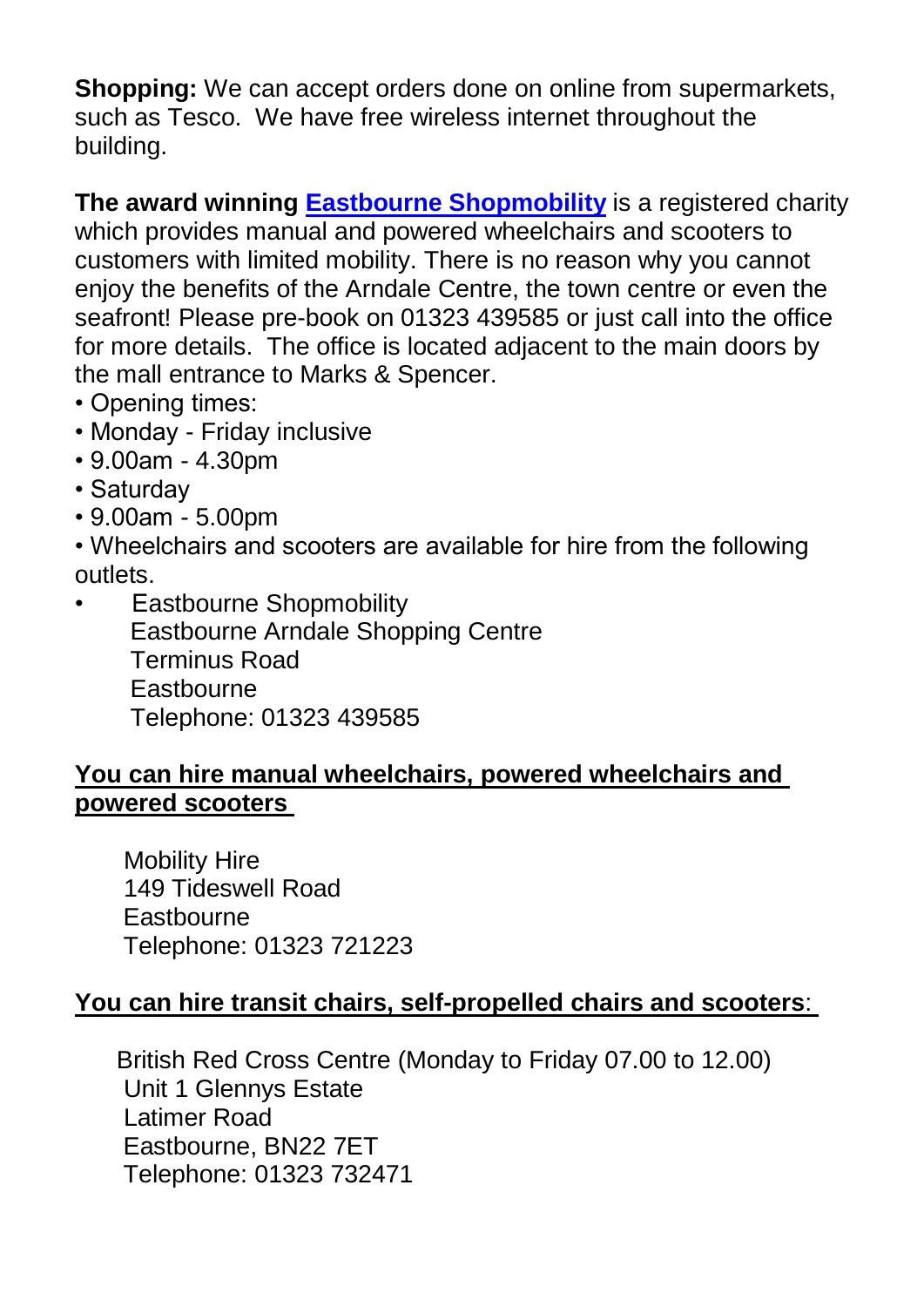Southern Mobility Centre Mobility House 2A Cavendish Avenue Eastbourne, BN22 8BN

 Telephone: 01323 645067 Fax: 01323 649988 E-mail: mail@southernmobility.com

#### **Hire, sales and repair of wheelchairs, scooters and buggies.**

 Weald Mobility & Care Centre 330 Seaside **Eastbourne** 

 Telephone: 01323 431455 Email: info@wealdmobility.co.uk

#### **Hire of electric scooters and manual wheelchairs. Sales and repairs of electric scooters, manual and electric wheelchairs**.

 Proctor Health Care 8-9 Station Parade Eastbourne BN21 1BE Telephone: 01323 417508 Fax: 01323 410154 Email: carecentre@proctors.co.uk

### **Public Wheelchair Toilet Locations**

 \* Arndale Centre (3 cubicles), central square (3 cubicles), central square

 \* Archery - Churchdale Road (Between Ladies and Gents Public Conveniences at the junction with Seaside)

- \* Bandstand (2 cubicles), upper prom
- \* Bandstand (1 cubicle) lower prom
- \* Beachy Head car park
- \* Brassey Avenue (next to Gents Public Convenience)
- \* Coach Station, Junction Road
- \* Devonshire Park (2 cubicles but only open during events )
- \* Congress car park, adjacent to steps to upper car park
- \* Fishermans Green, east of The Fisherman's Club
- \* Hampden Park, beside tea chalet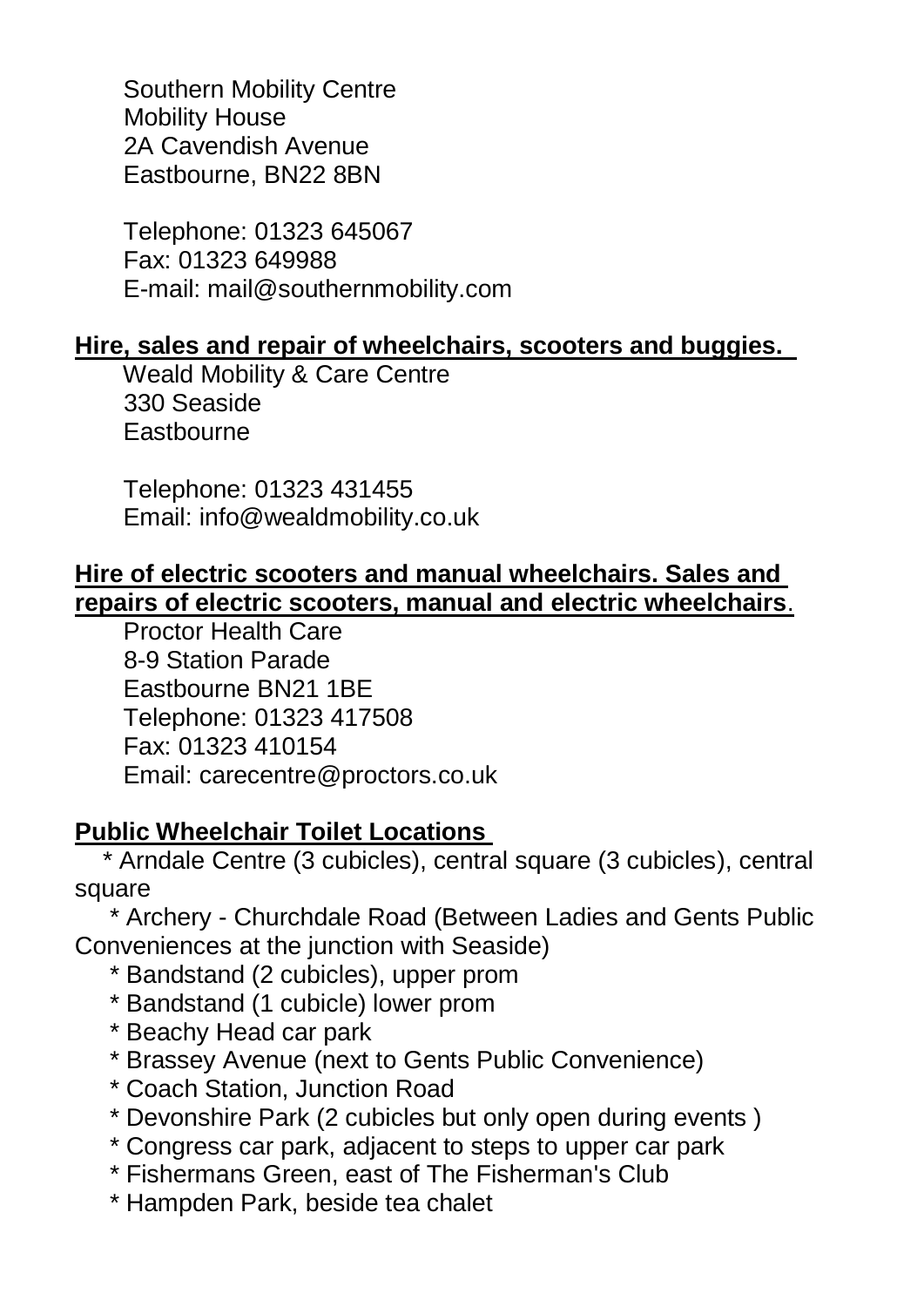\* Helen Gardens, at rear of pavilion on east side

\* Holywell, lower promenade

\* Hyde Gardens, by Tourist Information Centre

\* Langney Point car park, access from promenade

 \* Langney Shopping Centre car park, access from car park on north side

\* Pier Lower promenade

\* Princes Park, adjacent to cafe

\* Railway Station on concourse

 \* Redoubt attached to bowling pavilion, access also from Treasure Island car park

*• Sadly the seafront toilets may have to be locked from 9pm to 8am due to misuse of the toilets.* 

**• [Accessible taxis](http://720taxis.com/special-services/wheelchair-accessibility-taxi-private-hire-eastbourne.html) Eastbourne and Country** are committed to providing a first class Taxi service to the community. Purpose-built wheelchair accessible vehicles are fully tested and licensed by Eastbourne Borough Council, and are designed to provide safe and economical travel. Some vehicles are designed to carry two wheelchairs.

They are available for all local and long distance journeys. For immediate bookings please call **01323 720720**. For advance bookings call Alison on (01323) 417555.

### **Our accommodation is most suitable for accompanied guests with mobility impairment / visual / hearing impairment.**

### **Arrival & Car Parking Facilities**

Parking is on the road outside our property. There are metres, but please ask us for a hotel visitor voucher, which costs £1 per day. The voucher can be used for one day and is valid until 11am the following day and are required Monday-Saturday inclusive. The issue of a Hotel Visitor Permit does not guarantee the holder a space to park. However, spaces are usually available.

If you require assistance from your car to the house, please do ask. We have seven steps up to the front door.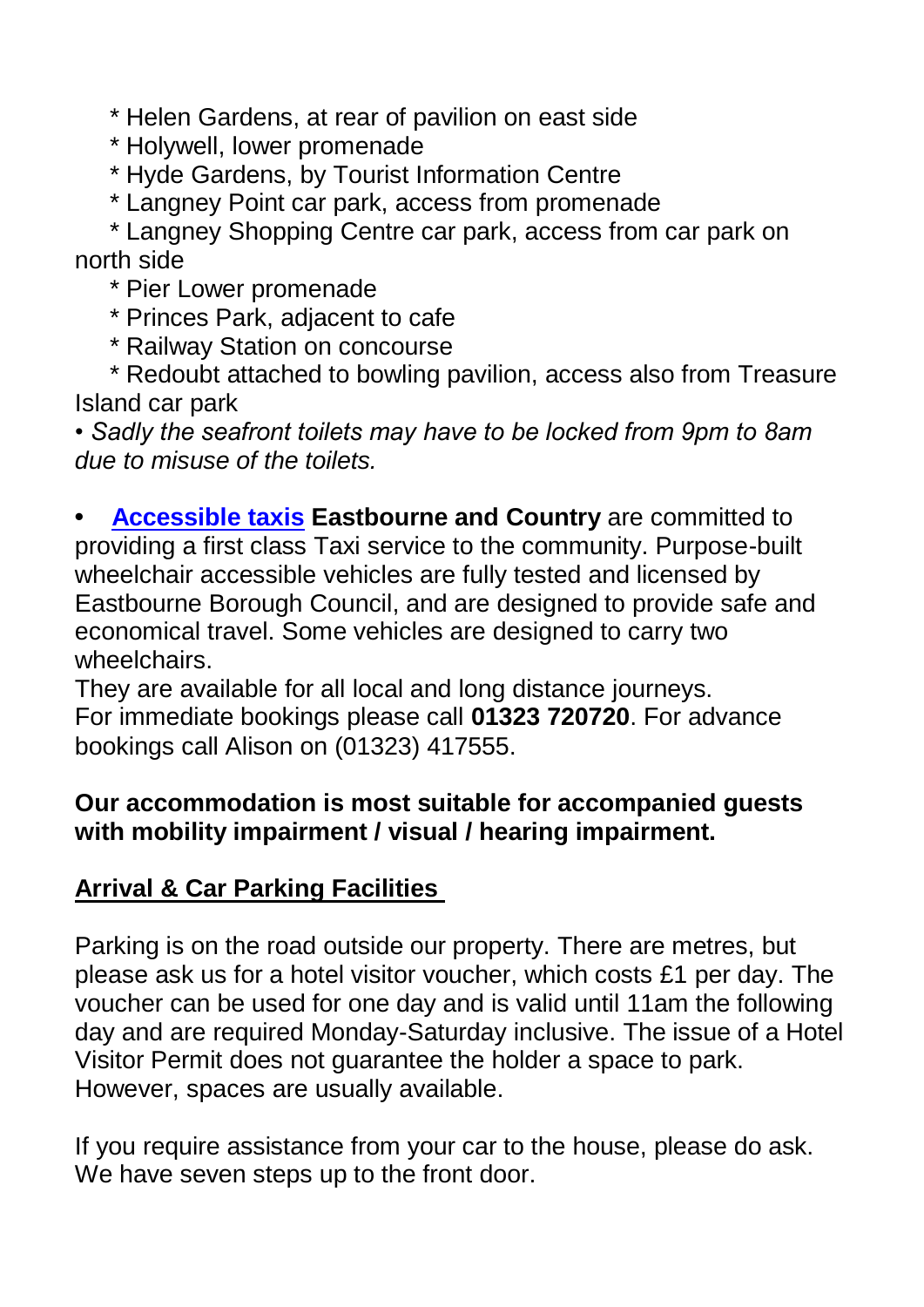Our telephone number is displayed on our sign. If you require help please do call.

We have a large sign, clearly displaying the name of our premises.

The road is lit with street lighting.

### **Main Entrance**

There is an alternative entrance at the back of the house (via back alley) however, the most accessible is at the front.

As stated there are seven steps, which are not very high, and there is also a railing. Wheelchairs etc would need to be carried and Carl is happy to help you.

If you require a pad and pen, please let us know and we will provide one on arrival.

Additional keys to rooms and facilities are available on request.

Seating is available in the reception/entrance.

We are happy to provide a familiarisation tour or escorted visit, before you book, or on arrival.

The main entrance is a wide Victorian door, and accessed with a key.

Non-slip doormats are provided.

Opening times are flexible as guests are given their own keys (and we live on the premises).

A Victorian wooden bannister is provided all the way up the stairs.

The floor is laminate flooring and level throughout the entrance.

The stairs to our suites can be challenging. Please ask on booking.

### **Public Areas - Hall, Stairs, Landing, Corridors**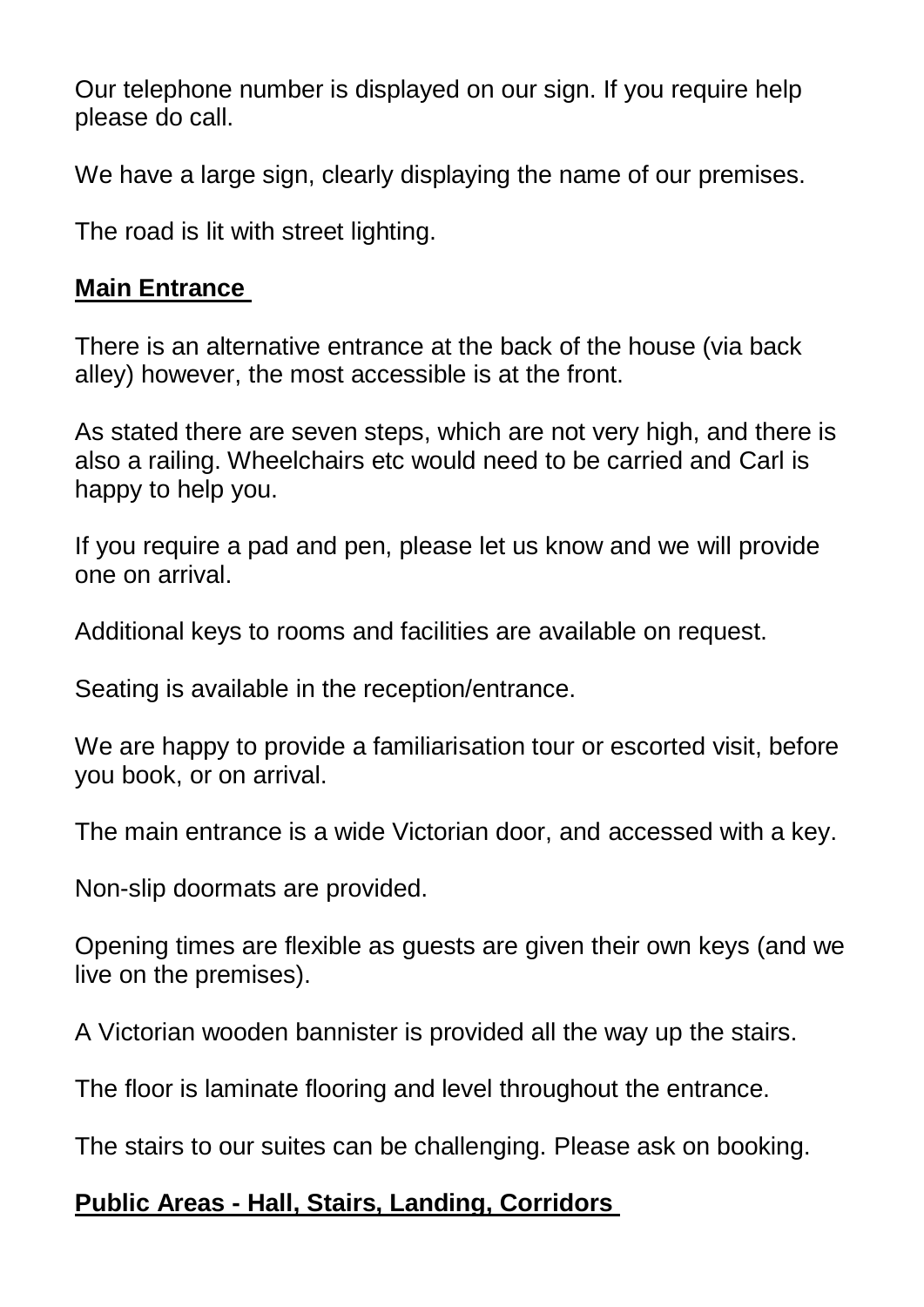There are three floors above ground level. Landings on the first and second floor are spacious and airy with plenty of room to manoeuver. The top floor has a fire-door which opens to two rooms (5 and 6). All suites have kitchens and ensuite bathrooms and rooms are very spacious. The stairs are carpeted and well lit.

Please note that there are 60 steps in total to the top floor.

A public WC is available on the ground/entry level floor, but is not suitable for wheelchair access.

### **Public Areas - dining room, lobbies etc**

On the ground/entry level floor there is a dining room and WC. The dining room is accessed through a wide door, the flooring is even, laminated wooden flooring, The WC details are stated above. We also offer breakfast to go, which can be brought to your room.

### **Public WCs**

A public WC is available on the ground/entry level floor, but is not suitable for wheelchair access.

### **Bedrooms & Sleeping Areas**

The fire alarm is very loud. If we are on the premises we will alert you and ensure you are evacuated

Routes out of rooms are unobstructed.

Lighting is provided by a main light and there are additional bedside lamps and standard lamps.

Beds vary depending on the suite. Some are fixed kingsize beds. Some are zip-link and can be singles or kingsize.

Kettles, fridges, microwaves are available in all rooms.

Pillows/bedding are non feather, non-allergenic.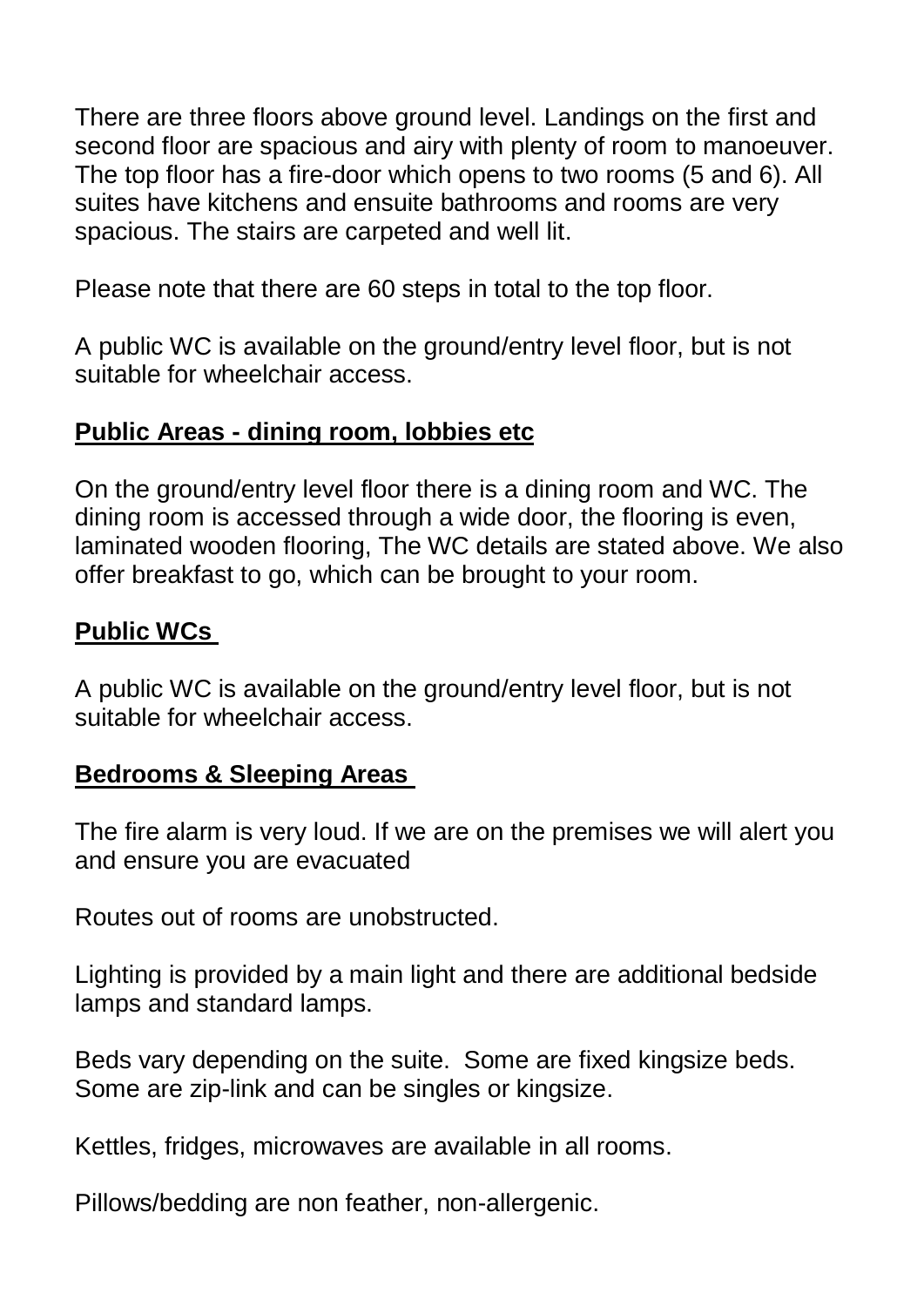The hotel is pet-free and strictly no smoking.

TVs have a remote control and teletext.

A baby changing mat is available on request.

# **Bathroom, shower-room & WC**

All rooms have spacious ensuite bath or shower rooms. On the first floor there are baths with showers overhead. On floors two and three (rooms 3,4,5,6) there are large spacious showers. The flooring is non slip and bath mats are provided. The shower is easy to control with a twist/turn manual control. The baths are standard size.

# **Self-Catering Kitchen**

- All suites contain small kitchens.
- In rooms 1, 3, and 4 the kitchens are narrow galley style kitchenettes. In room 2, 5 and 6, the kitchens have tables and chairs and are a good size.
- The kitchens are off the bedrooms and are fitted with sounders/smoke alarms.
- The equipment includes an undercounter fridge
- A 2-ring electric hob is at waist level, and there is a microwave on the worktop.
- Taps are twist/turn and hot water can take some time to come through on the top floor - so be patient.
- Work surfaces are black standard kitchen surfaces.
- There is a tray and drain board in each room.
- The storage for crockery/cookware is at eye level.

# **Additional Information**

The Guesthouse East was renovated in 2004. As it is a Grade II-listed building in a conservation area there were limitations in providing access. The stairwell is central to the building, which is terraced, and a lift installation was not an option.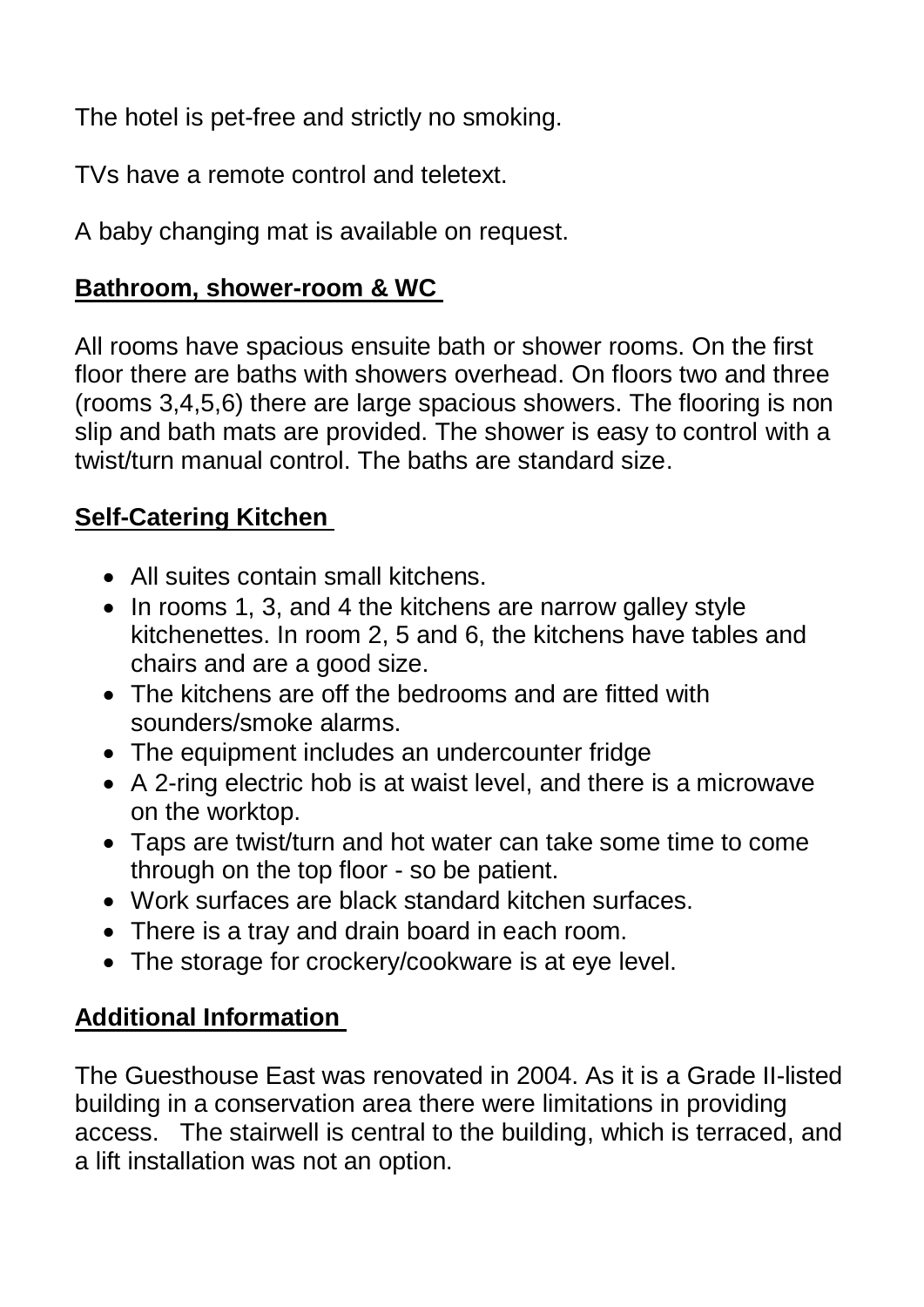We continually educate ourselves and attend regular courses held by Tourism South East, Business Link etc.

Evacuation procedures are detailed in all the rooms and there are signs indicating clear escape routes. The Guesthouse East is strictly no smoking and we have a fine system in operation.

| <b>Address:</b>   | 13 Hartington Place, Eastbourne, BN21 3BS |
|-------------------|-------------------------------------------|
| Telephone:        | 44 (0) 1323 722774                        |
| <b>Emergency:</b> | 44 (0) 7841577366                         |
| <b>Fax:</b>       | 44 (0) 1323 700020                        |
| Email:            | book@theguesthouseeast.co.uk              |
| <b>Website:</b>   | www.theguesthouseeast.co.uk               |

**Hours of operation:** We are based at the premises and endeavour to be flexible. However we have a general policy of arrival after 4pm, check out at 10.30am. We are contactable between the hours of 8am and 9pm. And can be contacted in an emergency at any time.

### **Emergency number:** 01323 722774

### **Local equipment hire companies:** See above

# **LOCAL PUBLIC TRANSPORT**

### **Local Bus Services**

Local bus services are operated by Eastbourne Buses (http://www.eastbournebuses.co.uk/). For fares and timetable information go to their website.

### **Local Train Services**

For national rail timetable enquiries please visit the National Rail Enquiry Service website or phone 0845 7484950. For special needs and disabled assistance phone 0845 1237770.

A Dotto Train service also runs along Eastbourne during the summer months. And an open top bus up to Beachy Head.

### **One-day Downland Travel Card**

Southern Railway now offers a one-day travel card for travelling